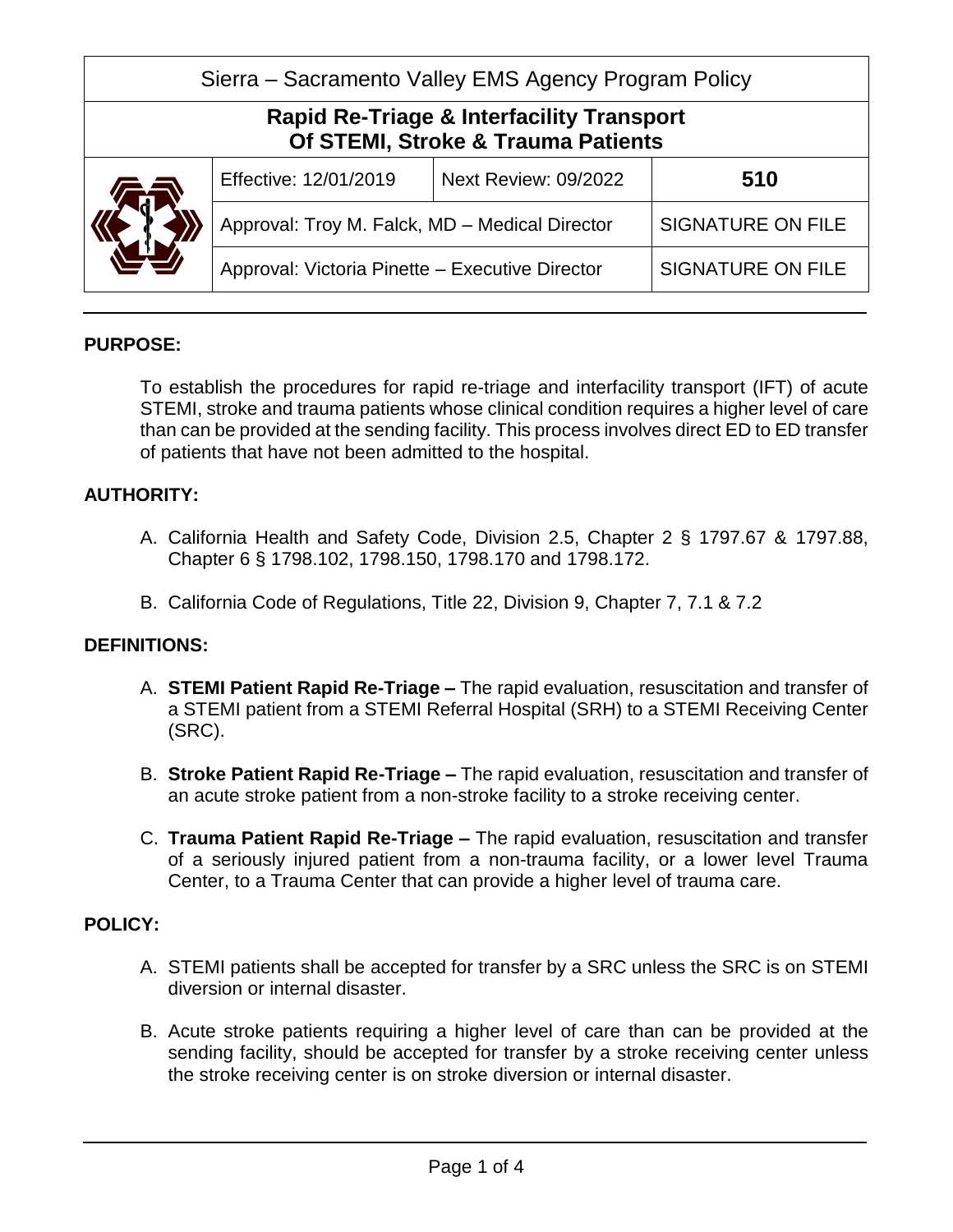C. Trauma patients meeting 'Emergency' ("Red Box") or 'Urgent' transfer re-triage criteria shall be accepted for transfer unless the Trauma Center is on trauma diversion or internal disaster.

### **RAPID RE-TRIAGE AND IFT PROCEDURES:**

- A. STEMI Patients:
	- 1. A 12-lead EKG should be obtained within ten minutes of patient arrival at a SRH.
	- 2. The timeline goals for SRH identified STEMI patients are <90 minutes SRH arrivalto-SRC first intervention for walk in patients and <120 minutes 911 call-to-SRC first intervention time for EMS patients initially transported to a SRH.
	- 3. If SRH arrival-to-SRC first intervention is anticipated to be >90 minutes, administration of lytic agents should be considered in patients that meet thrombolytic eligibility criteria. The goal for door to thrombolytics is <30 minutes for these patients. Contact the SRC early to discuss coordination of care.
	- 4. Immediately after a STEMI patient is identified, contact the SRC to arrange an ED to ED transfer. The SRC will assist in advising the appropriateness of transfer for primary PCI, and contact the SRC interventional cardiologist as needed.
- B. Acute Stroke Patients:
	- 1. Evaluate patients with signs/symptoms of an acute stroke as soon as possible.
	- 2. Acute stroke patients requiring a higher level of clinical care than can be provided at the sending facility should be transferred as soon as possible.
	- 3. Contact the closest most appropriate stroke receiving center to discuss patient status and request transfer. If transfer is accepted, arrange for appropriate transport resources based on patient condition and needs.
- C. Trauma Patients:
	- 1. Rapid re-triage and transfer of trauma patients shall be based on the North Regional Trauma Coordinating Committee Guidelines for Transfer to a Trauma Center criteria (incorporated into this policy for reference).
	- 2. Emergency Transfer ("Red Box") Trauma Patients:
		- The goal is to transfer patients meeting any 'Emergency Transfer' ("Red Box") Trauma Re-Triage Criteria within one (1) hour of arrival at the sending facility.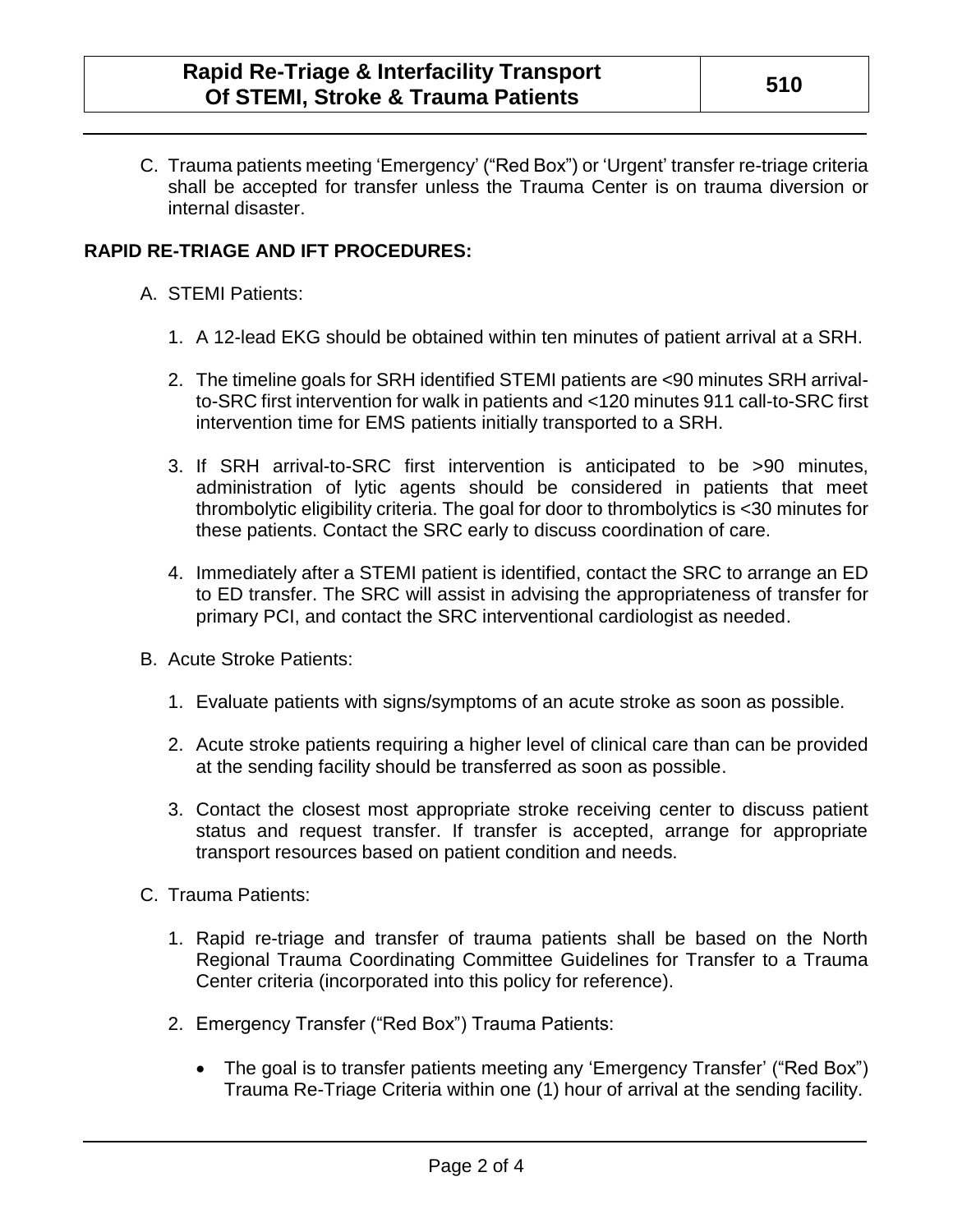- Contact the closest appropriate Trauma Center as soon as possible and identify the patient as meeting "Red Box" criteria.
- 3. Urgent Transfer Trauma Patients:
	- The goal is to transfer patients meeting any 'Urgent Transfer' criteria within four (4) hours of arrival at the transferring facility.
	- Contact the closest most appropriate trauma center to discuss patient status and request transfer. If transfer is accepted, arrange for appropriate transport resources based on patient condition and needs.
- D. IFT Procedures:
	- 1. Unless medically necessary, avoid using medication drips that are not in the paramedic scope of practice to avoid transfer delays.
	- 2. If patient care has been initiated that exceeds the paramedic scope of practice, the sending hospital may consider sending a nurse or other qualified medical staff with the ground ambulance. Air ambulances or nurse staffed ground critical care transport (CCT) units may also be utilized if necessary and their response time is appropriate.
	- 3. The patient should be ready for transport and records/staff should be prepared and available for EMS transport personnel upon arrival to the sending facility. Availability of records should not delay transport of patients in need of emergency transfer. If complete documentation is not sent with the ambulance, it should be faxed/electronically transmitted to the receiving hospital in sufficient time that it will arrive prior to the patient if possible.
	- 4. For patients requiring emergency transfer, contracted advanced life support (ALS) transport providers should be utilized when agreements are in place and the transport unit is available within ten (10) minutes of the initial request. The jurisdictional ALS transport provider may be requested via 9-1-1 when the contracted ALS provider is not readily available.